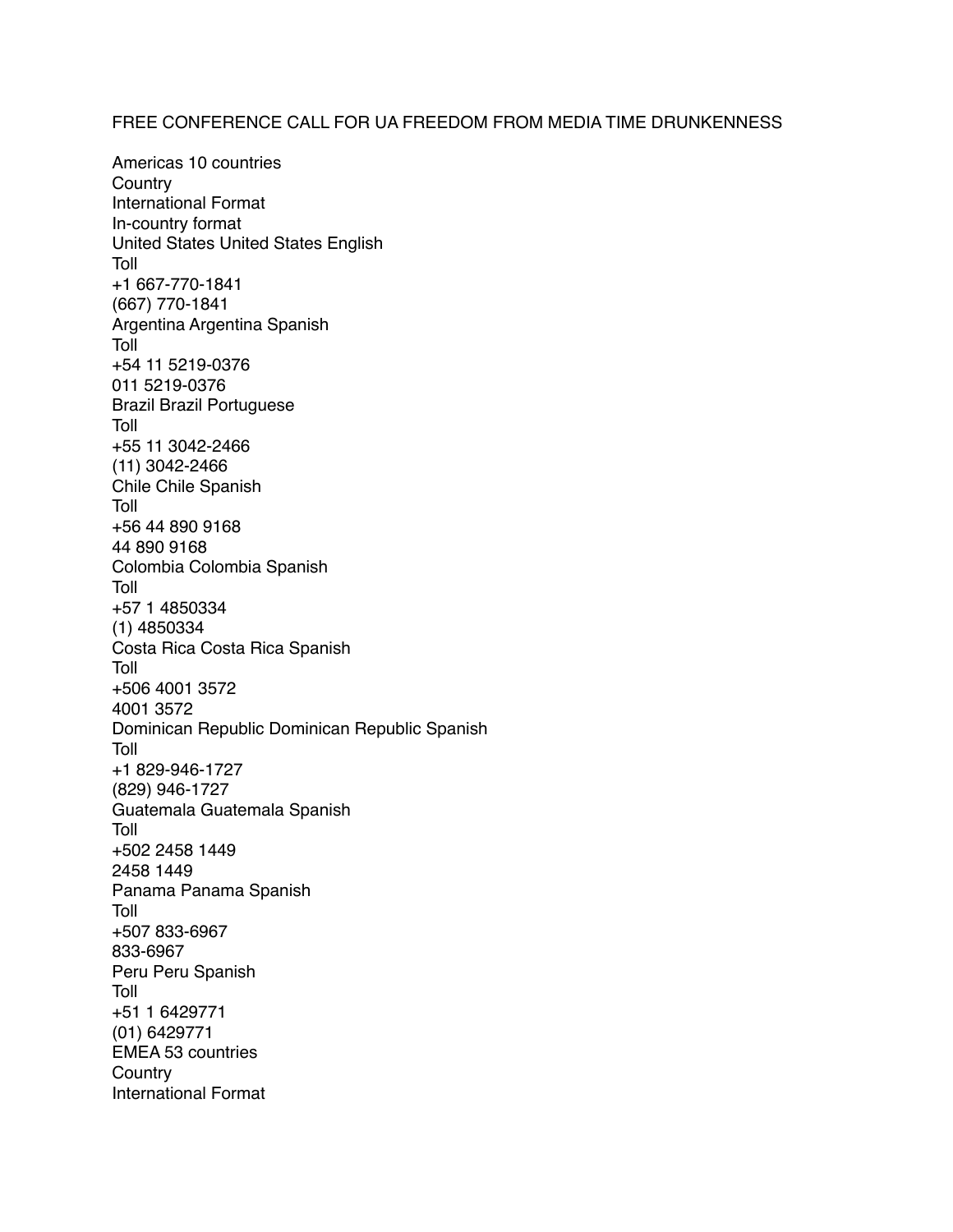In-country format Afghanistan Afghanistan English Toll +93 72 989 0544 072 989 0544 Albania Albania English Toll +355 4 454 1728 04 454 1728 Austria Austria German Toll +43 1 2650591 01 2650591 Bahrain Bahrain Arabic Toll +973 6500 9110 6500 9110 Belgium Belgium Dutch Toll +32 480 20 10 08 0480 20 10 08 Bosnia and Herzegovina Bosnia and Herzegovina English Toll +387 32 911-211 032 911-211 Bulgaria Bulgaria English Toll +359 2 437 2538 02 437 2538 Cameroon Cameroon French Toll +237 2 42 24 10 10 2 42 24 10 10 Croatia Croatia English Toll +385 1 7757 417 01 7757 417 Cyprus Cyprus English Toll +357 77 788645 77 788645 Czech Republic Czech Republic English Toll +420 225 989 126 225 989 126 Denmark Denmark Danish Toll +45 93 75 41 93 93 75 41 93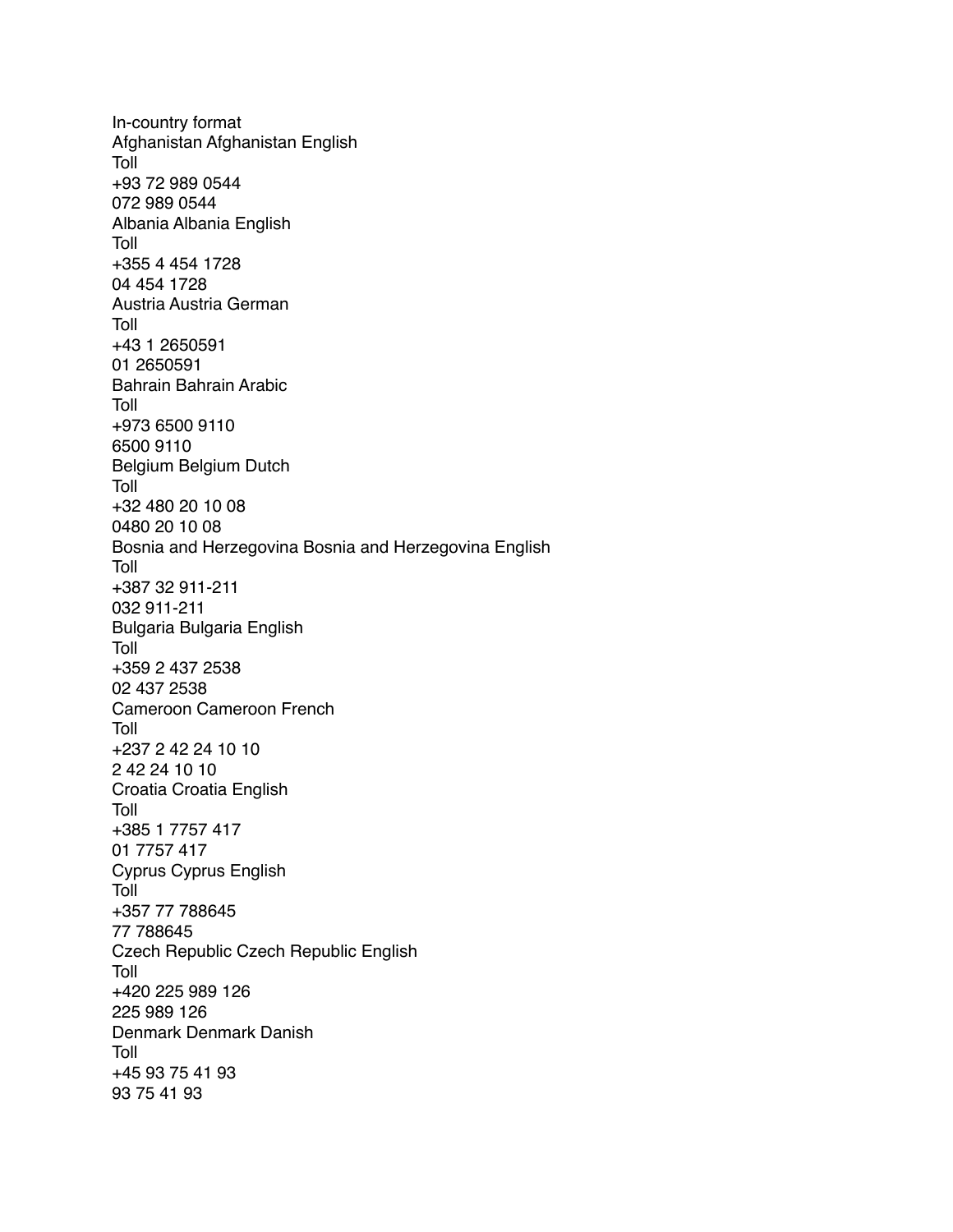Estonia Estonia English Toll +372 614 8067 614 8067 Finland Finland Finnish Toll +358 9 31525040 09 31525040 France France French Toll +33 6 44 65 85 58 06 44 65 85 58 Georgia Georgia English Toll +995 706 770 403 0706 770 403 Germany Germany German Toll +49 221 98203406 0221 98203406 Greece Greece English Toll +30 21 0300 6468 21 0300 6468 Hungary Hungary English Toll +36 1 323 7160 (06 1) 323 7160 Iceland Iceland English Toll +354 539 0354 539 0354 Ireland Ireland English Toll +353 1 437 2292 (01) 437 2292 Israel Israel Hebrew Toll +972 76-599-0003 076-599-0003 Italy Italy Italian Toll +39 06 4520 0640 06 4520 0640 Kazakhstan Kazakhstan English Toll +7 727 310 0518 8 (727) 310 0518 Kenya Kenya English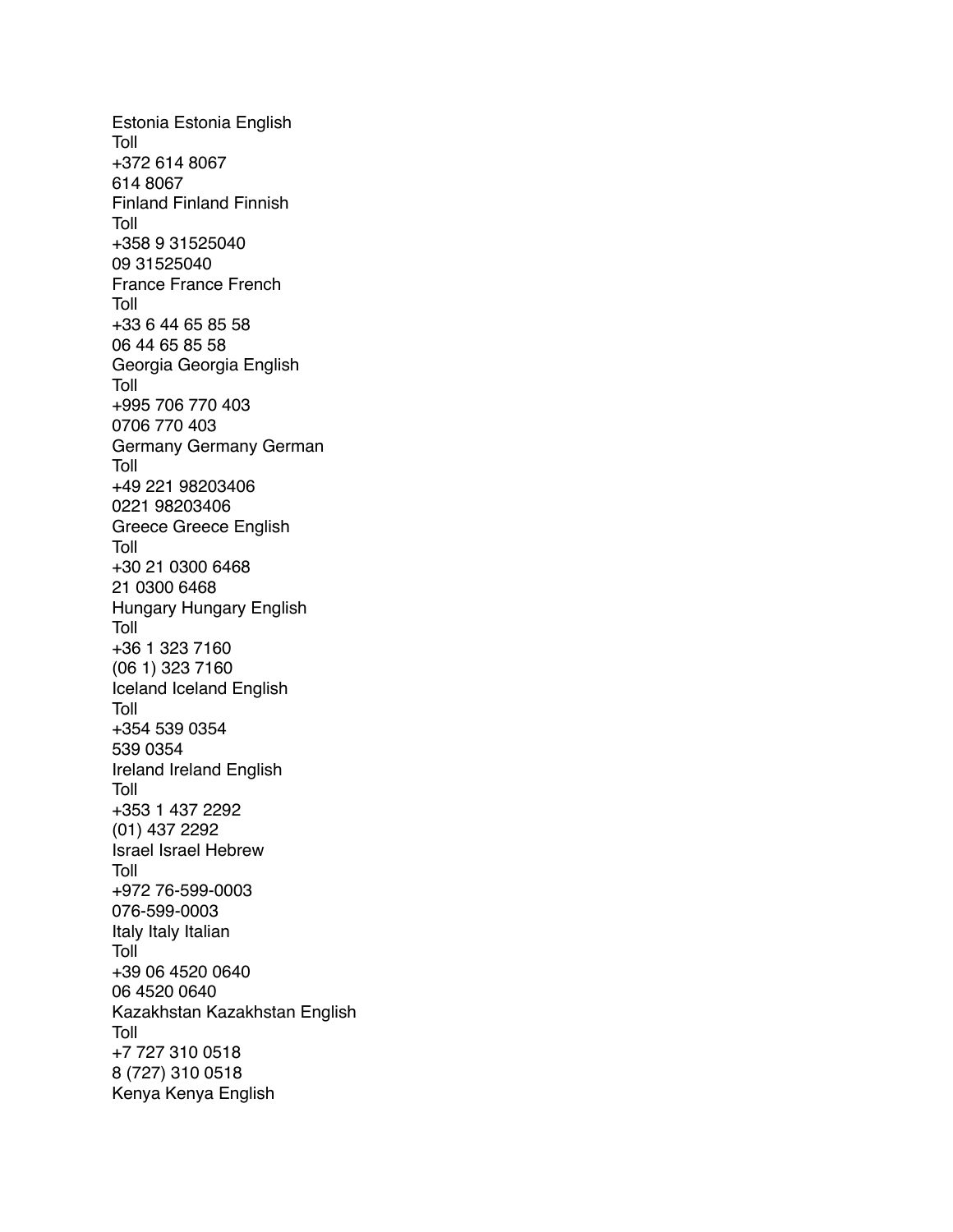Toll +254 20 7904343 020 7904343 Latvia Latvia English Toll +371 25 893 119 25 893 119 Lithuania Lithuania English Toll +370 37 248948 (8-37) 248948 Luxembourg Luxembourg German Toll +352 20 30 10 04 20 30 10 04 Malawi Malawi English Toll +265 212 342 029 0212 342 029 Malta Malta English Toll +356 2031 0052 2031 0052 Monaco Monaco French Toll +377 93 10 82 23 93 10 82 23 Montenegro Montenegro English Toll +382 78 907 010 078 907 010 Netherlands Netherlands Dutch Toll +31 97 05 500 1889 097 05 500 1889 Nigeria Nigeria English Toll +234 1 227 8520 01 227 8520 Norway Norway Norwegian Toll +47 21 93 06 47 21 93 06 47 Pakistan Pakistan English Toll +92 21 37132336 (021) 37132336 Poland Poland Polish Toll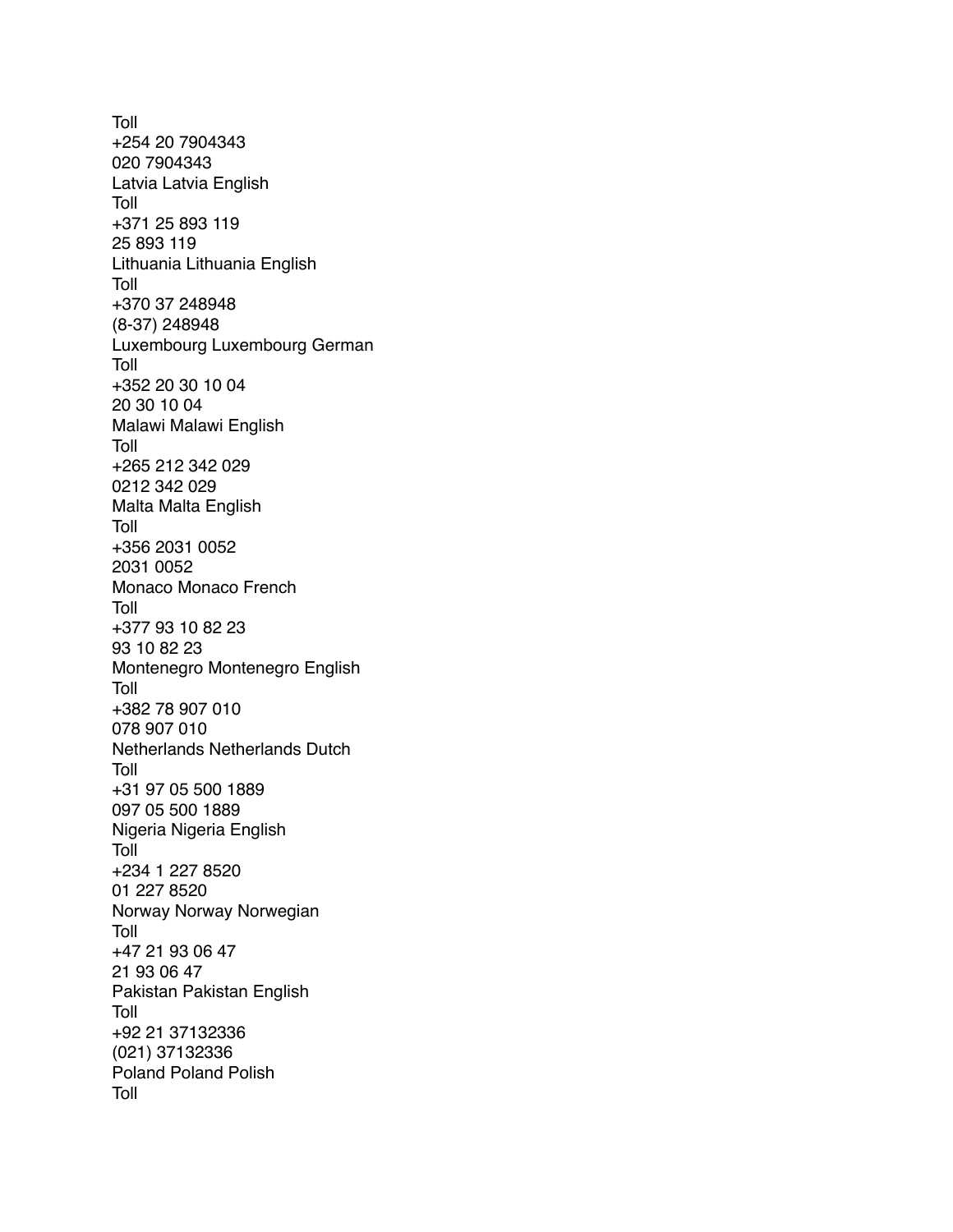+48 12 395 08 46 12 395 08 46 Portugal Portugal Portuguese Toll +351 21 005 1199 21 005 1199 Romania Romania English Toll +40 31 780 7009 031 780 7009 Russian Federation Russian Federation Russian Toll +7 958 473-91-20 8 (958) 473-91-20 Serbia Serbia English Toll +381 67 7892838 067 7892838 Slovakia Slovakia English Toll +421 2/333 252 15 02/333 252 15 Slovenia Slovenia English Toll +386 828 06520 0828 06520 South Africa South Africa English Toll +27 10 109 5459 010 109 5459 Spain Spain Spanish Toll +34 872 50 31 69 872 50 31 69 Sri Lanka Sri Lanka English Toll +94 115 322 970 0115 322 970 Sweden Sweden Swedish Toll +46 70 194 00 04 070-194 00 04 Switzerland Switzerland German Toll +41 44 513 30 08 044 513 30 08 Turkey Turkey Turkish Toll +90 212 988 17 22